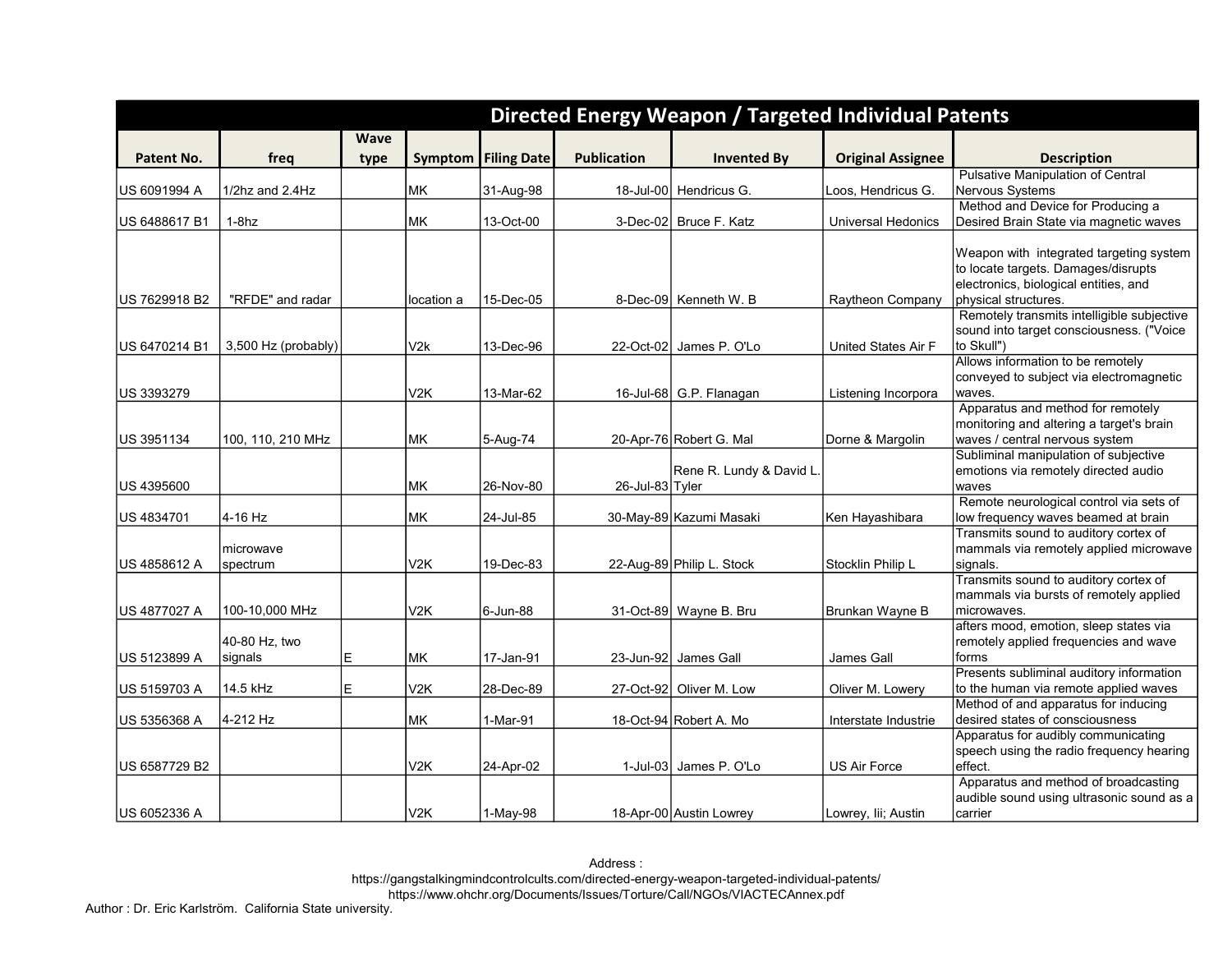|                              |              |             |                  |                    |                    | Directed Energy Weapon / Targeted Individual Patents |                           |                                                                                  |
|------------------------------|--------------|-------------|------------------|--------------------|--------------------|------------------------------------------------------|---------------------------|----------------------------------------------------------------------------------|
|                              |              | <b>Wave</b> |                  |                    |                    |                                                      |                           |                                                                                  |
| Patent No.                   | freq         | type        | Symptom          | <b>Filing Date</b> | <b>Publication</b> | <b>Invented By</b>                                   | <b>Original Assignee</b>  | <b>Description</b>                                                               |
|                              |              |             |                  |                    |                    |                                                      |                           | Remotely identifies individuals by                                               |
|                              |              | IR, RF or   |                  |                    |                    |                                                      |                           | brainwave signature; monitors words,                                             |
| US 6011991 A                 |              | satelli RV  | МK               | 7-Dec-98           |                    | 4-Jan-00 Aris Mardiross                              | <b>Technology Patents</b> | phrases, and thoughts by brain activity<br>Makes voices emanate from individuals |
|                              |              |             |                  |                    |                    |                                                      |                           | who do not intend or realize it.                                                 |
| US 5889870 A                 |              |             | Voice            | 17-Jul-96          |                    | 30-Mar-99 Elwood G. No                               | American Technolo         | "Ventriloquist Effect".                                                          |
|                              |              |             |                  |                    |                    |                                                      |                           | Method for remotely determining                                                  |
|                              |              |             |                  |                    |                    |                                                      |                           | information relating to a person's                                               |
| US 5507291 A                 | 300-1,000 Hz |             | RV               | 5-Apr-94           |                    | 16-Apr-96 Robert C. Stir                             | Stirbl; Robert C., W      | emotional state.<br>Remotely cause individuals to hear                           |
|                              |              |             |                  |                    |                    |                                                      |                           | voices via EMF waves - imperceptible to                                          |
| US 3393279 A                 |              |             | V <sub>2</sub> K | 13-Mar-62          |                    | 16-Jul-68 Patrick Flanag                             | Listening Inc             | anyone else                                                                      |
|                              |              |             |                  |                    |                    |                                                      |                           | Remotely cause individuals to hear                                               |
|                              |              |             |                  |                    |                    |                                                      |                           | voices via EMF waves - imperceptible to                                          |
| US 3647970 A                 | 50 kHz       | E           | V2K              | 29-Aug-68          |                    | 7-Mar-72 Gillis P Flanagan                           | Gillis P Flanagan         | anyone else<br>Control brain state by placing engineered                         |
|                              |              |             |                  |                    |                    |                                                      |                           | EMF pattems into the AC wiring of a                                              |
| US 8579793 B1                | $0HZ-5HZ$    |             | MK               | 27-Jan-11          |                    | 12-Nov-13 James David                                |                           | building.                                                                        |
|                              |              |             |                  |                    |                    | Honeycutt,                                           | James David               |                                                                                  |
|                              |              |             |                  |                    |                    | John Clois                                           | Honeycutt, John           |                                                                                  |
|                              |              |             |                  |                    |                    | Honeycutt,<br>Jr.                                    | Clois Honeycutt,<br>Jr    |                                                                                  |
|                              |              |             |                  |                    |                    |                                                      |                           |                                                                                  |
| US                           |              |             |                  |                    |                    |                                                      |                           | Induce desired brain state in person by                                          |
| 20140309484 A1               |              |             | <b>MK</b>        | 24-Jan-14          |                    | 16-Oct-14 Daniel Wonch                               | Daniel Wonchul Ch         | adding waves into a music file                                                   |
|                              |              |             |                  |                    |                    |                                                      |                           | Monitor and control the brain state of an                                        |
|                              |              |             | <b>IMK</b>       |                    |                    |                                                      |                           | individual via pulsed magnetic fields                                            |
| US 6488617 B1                |              | M           |                  | 13-Oct-00          |                    | 3-Dec-02 Bruce F. Katz                               | <b>Universal Hedonics</b> | aimed at brain<br>Manipulation subject brain waves via                           |
|                              |              |             |                  |                    |                    |                                                      |                           | frequencies emanating from computer                                              |
| US 6506148 B2   1/2 - 2.4 Hz |              | E           | <b>MK</b>        | 1-Jun-01           |                    | 14-Jan-03 Hendricus G.                               | Hendricus G. Loos         | and TV screens                                                                   |
|                              |              |             |                  |                    |                    |                                                      |                           | Makes voices emanate from individuals                                            |
|                              |              |             |                  |                    |                    |                                                      |                           | who do not intend or realize it.                                                 |
|                              |              | M           |                  | 6-Jul-99           |                    |                                                      |                           | "Ventriloquist Effect". Also functions for                                       |
| US 6487531 B1                |              |             | Voice            |                    |                    | Carol A.<br>Tosaya, John Carol A.                    |                           | voice-recognition                                                                |
|                              |              |             |                  |                    |                    | Tosaya,                                              | Carol A. Tosaya,          |                                                                                  |
|                              |              |             |                  |                    |                    | W. Sliwa, Jr                                         | John W. Sliwa, Jr         |                                                                                  |
|                              |              |             |                  |                    |                    |                                                      |                           |                                                                                  |
|                              |              |             |                  |                    |                    |                                                      |                           | Portable, hand-held device for producing                                         |
| US 6426919 B1                |              |             | Voice            | 4-Jan-01           |                    | 30-Jul-02 William A. Ge                              | William A. Gerosa         | humanly audible sounds and voices.<br>Method and Apparatus for Analyzing         |
|                              |              |             |                  |                    |                    |                                                      |                           | Neurological Response to Emotion-                                                |
| US 6292688 B1                |              |             | <b>NM</b>        | 28-Feb-96          |                    | 18-Sep-01 Richard E. Pat                             | <b>Advanced Neurote</b>   | Inducing Stimuli                                                                 |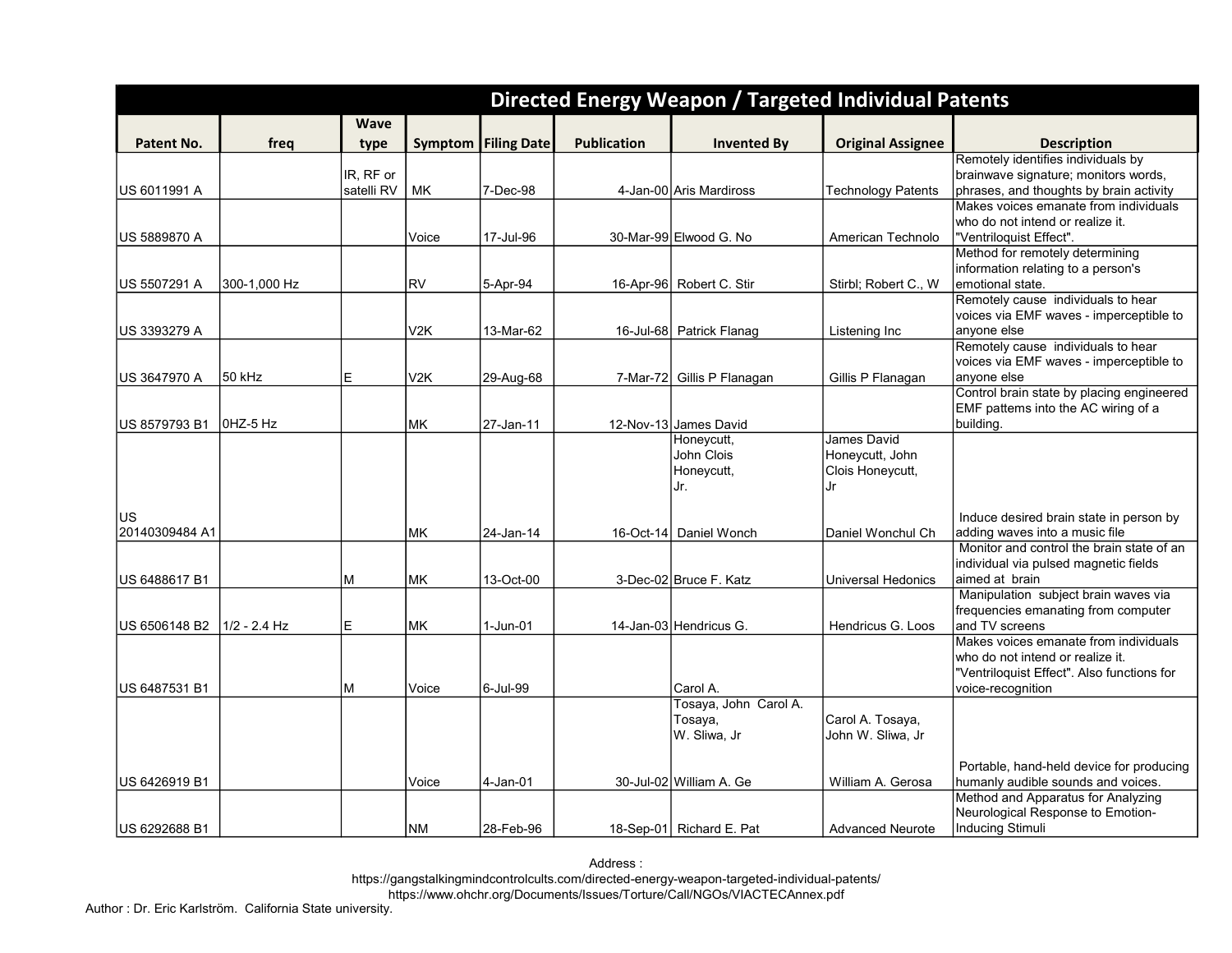| <b>Wave</b><br><b>Filing Date</b><br><b>Publication</b><br>Patent No.<br>freq<br>Symptom<br><b>Invented By</b><br><b>Original Assignee</b><br><b>Description</b><br>type<br>Intra oral electronic tracking device that<br>can be implanted in teeth, dentures, etc.<br>US 6239705 B1<br>19-Apr-00<br>29-May-01 Jeffrey Glen<br>Jeffrey Glen<br>Loc<br>Remotely manipulates central nervous<br>system of subject by applying electric field<br>to skin<br>МK<br>17-Jun-99<br>26-Dec-00 Hendricus G.<br>US 6167304 A<br>Loos; Hendricus G.<br>Induce desired brain state via vibrational<br>MK<br>6-Nov-98<br>24-Oct-00 Gerard D.<br>US 6135944 A<br>Zebedee Research<br>stimuli, preferably sound<br>Bowman.<br>Edward M.<br>Karam,<br>Steven C.<br>Benson<br>Induces a desired brain state via<br>modification of music files.<br>US 8636640 B2<br>MK<br>11-Apr-09<br>15-Oct-09 Daniel Wonch<br>Daniel Wonchul Ch<br>Manipulates the nervous system of a<br>subject through remotely applied electric<br>E<br>1/2Hz - 2KHz<br>МK<br>17-Jul-98<br>27-Jun-00 Hendricus G.<br>fields<br>Loos; Hendricus G.<br>Induces desired emotional state through<br>remote EMFs. E.g., sleepiness, sexual<br>E<br>arousal.<br>US 6017302 A<br>$1/2 - 2.5$ Hz<br>МK<br>31-Oct-97<br>25-Jan-00 Hendricus G.<br>Loos; Hendricus G.<br>Remotely causes subject to feel bodily<br>swaying - i.e., earthquake or "rock the<br>1/2Hz<br>M<br>MK<br>baby" sensation.<br>US 5935054 A<br>17-Jun-95<br>10-Aug-99 Hendricus G.<br>Loos; Hendricus G.<br>Induces desired emotional state through<br>remote EMFs. E.g., sleepiness, sexual<br>E<br>US 5899922 A<br>$1/2 - 2.4$ Hz<br>МK<br>14-Nov-97<br>arousal.<br>4-May-99 Hendricus G.<br>Loos; Hendricus G.<br>Controls emotional state of subject, e.g.,<br>sleepiness, sexual arousal, slow mental<br>E<br>MK<br>24-Jan-97<br>21-Jul-98 Hendricus G.<br>processes.<br>Loos; Hendricus G.<br>Assesses psychological, physiological<br>characteristics of a subject based on voice<br><b>NM</b><br>characteristics<br>US 6006188 A<br>19-Mar-97<br>21-Dec-99 Rostislav Bogd<br>Dendrite, Inc.<br>Controls human brainwaves by<br>superimposing waves onto audio wave<br>2Hz-20Hz<br>MK<br>21-Sep-99 Kazumi Masak<br>US5954630 A<br>14-Sep-94<br>signals<br>Ken Hayashibara<br>Controls human brainwaves by |               |  |  |  | <b>Directed Energy Weapon / Targeted Individual Patents</b> |                                   |
|-------------------------------------------------------------------------------------------------------------------------------------------------------------------------------------------------------------------------------------------------------------------------------------------------------------------------------------------------------------------------------------------------------------------------------------------------------------------------------------------------------------------------------------------------------------------------------------------------------------------------------------------------------------------------------------------------------------------------------------------------------------------------------------------------------------------------------------------------------------------------------------------------------------------------------------------------------------------------------------------------------------------------------------------------------------------------------------------------------------------------------------------------------------------------------------------------------------------------------------------------------------------------------------------------------------------------------------------------------------------------------------------------------------------------------------------------------------------------------------------------------------------------------------------------------------------------------------------------------------------------------------------------------------------------------------------------------------------------------------------------------------------------------------------------------------------------------------------------------------------------------------------------------------------------------------------------------------------------------------------------------------------------------------------------------------------------------------------------------------------------------------------------------------------------------------------------------------------------------------------------------------------------------------------------------------------------------------|---------------|--|--|--|-------------------------------------------------------------|-----------------------------------|
|                                                                                                                                                                                                                                                                                                                                                                                                                                                                                                                                                                                                                                                                                                                                                                                                                                                                                                                                                                                                                                                                                                                                                                                                                                                                                                                                                                                                                                                                                                                                                                                                                                                                                                                                                                                                                                                                                                                                                                                                                                                                                                                                                                                                                                                                                                                                     |               |  |  |  |                                                             |                                   |
|                                                                                                                                                                                                                                                                                                                                                                                                                                                                                                                                                                                                                                                                                                                                                                                                                                                                                                                                                                                                                                                                                                                                                                                                                                                                                                                                                                                                                                                                                                                                                                                                                                                                                                                                                                                                                                                                                                                                                                                                                                                                                                                                                                                                                                                                                                                                     |               |  |  |  |                                                             |                                   |
|                                                                                                                                                                                                                                                                                                                                                                                                                                                                                                                                                                                                                                                                                                                                                                                                                                                                                                                                                                                                                                                                                                                                                                                                                                                                                                                                                                                                                                                                                                                                                                                                                                                                                                                                                                                                                                                                                                                                                                                                                                                                                                                                                                                                                                                                                                                                     |               |  |  |  |                                                             |                                   |
|                                                                                                                                                                                                                                                                                                                                                                                                                                                                                                                                                                                                                                                                                                                                                                                                                                                                                                                                                                                                                                                                                                                                                                                                                                                                                                                                                                                                                                                                                                                                                                                                                                                                                                                                                                                                                                                                                                                                                                                                                                                                                                                                                                                                                                                                                                                                     |               |  |  |  |                                                             |                                   |
|                                                                                                                                                                                                                                                                                                                                                                                                                                                                                                                                                                                                                                                                                                                                                                                                                                                                                                                                                                                                                                                                                                                                                                                                                                                                                                                                                                                                                                                                                                                                                                                                                                                                                                                                                                                                                                                                                                                                                                                                                                                                                                                                                                                                                                                                                                                                     |               |  |  |  |                                                             |                                   |
|                                                                                                                                                                                                                                                                                                                                                                                                                                                                                                                                                                                                                                                                                                                                                                                                                                                                                                                                                                                                                                                                                                                                                                                                                                                                                                                                                                                                                                                                                                                                                                                                                                                                                                                                                                                                                                                                                                                                                                                                                                                                                                                                                                                                                                                                                                                                     |               |  |  |  |                                                             |                                   |
|                                                                                                                                                                                                                                                                                                                                                                                                                                                                                                                                                                                                                                                                                                                                                                                                                                                                                                                                                                                                                                                                                                                                                                                                                                                                                                                                                                                                                                                                                                                                                                                                                                                                                                                                                                                                                                                                                                                                                                                                                                                                                                                                                                                                                                                                                                                                     |               |  |  |  |                                                             |                                   |
|                                                                                                                                                                                                                                                                                                                                                                                                                                                                                                                                                                                                                                                                                                                                                                                                                                                                                                                                                                                                                                                                                                                                                                                                                                                                                                                                                                                                                                                                                                                                                                                                                                                                                                                                                                                                                                                                                                                                                                                                                                                                                                                                                                                                                                                                                                                                     |               |  |  |  |                                                             |                                   |
|                                                                                                                                                                                                                                                                                                                                                                                                                                                                                                                                                                                                                                                                                                                                                                                                                                                                                                                                                                                                                                                                                                                                                                                                                                                                                                                                                                                                                                                                                                                                                                                                                                                                                                                                                                                                                                                                                                                                                                                                                                                                                                                                                                                                                                                                                                                                     |               |  |  |  |                                                             |                                   |
|                                                                                                                                                                                                                                                                                                                                                                                                                                                                                                                                                                                                                                                                                                                                                                                                                                                                                                                                                                                                                                                                                                                                                                                                                                                                                                                                                                                                                                                                                                                                                                                                                                                                                                                                                                                                                                                                                                                                                                                                                                                                                                                                                                                                                                                                                                                                     |               |  |  |  |                                                             |                                   |
|                                                                                                                                                                                                                                                                                                                                                                                                                                                                                                                                                                                                                                                                                                                                                                                                                                                                                                                                                                                                                                                                                                                                                                                                                                                                                                                                                                                                                                                                                                                                                                                                                                                                                                                                                                                                                                                                                                                                                                                                                                                                                                                                                                                                                                                                                                                                     |               |  |  |  |                                                             |                                   |
|                                                                                                                                                                                                                                                                                                                                                                                                                                                                                                                                                                                                                                                                                                                                                                                                                                                                                                                                                                                                                                                                                                                                                                                                                                                                                                                                                                                                                                                                                                                                                                                                                                                                                                                                                                                                                                                                                                                                                                                                                                                                                                                                                                                                                                                                                                                                     |               |  |  |  |                                                             |                                   |
|                                                                                                                                                                                                                                                                                                                                                                                                                                                                                                                                                                                                                                                                                                                                                                                                                                                                                                                                                                                                                                                                                                                                                                                                                                                                                                                                                                                                                                                                                                                                                                                                                                                                                                                                                                                                                                                                                                                                                                                                                                                                                                                                                                                                                                                                                                                                     |               |  |  |  |                                                             |                                   |
|                                                                                                                                                                                                                                                                                                                                                                                                                                                                                                                                                                                                                                                                                                                                                                                                                                                                                                                                                                                                                                                                                                                                                                                                                                                                                                                                                                                                                                                                                                                                                                                                                                                                                                                                                                                                                                                                                                                                                                                                                                                                                                                                                                                                                                                                                                                                     |               |  |  |  |                                                             |                                   |
|                                                                                                                                                                                                                                                                                                                                                                                                                                                                                                                                                                                                                                                                                                                                                                                                                                                                                                                                                                                                                                                                                                                                                                                                                                                                                                                                                                                                                                                                                                                                                                                                                                                                                                                                                                                                                                                                                                                                                                                                                                                                                                                                                                                                                                                                                                                                     |               |  |  |  |                                                             |                                   |
|                                                                                                                                                                                                                                                                                                                                                                                                                                                                                                                                                                                                                                                                                                                                                                                                                                                                                                                                                                                                                                                                                                                                                                                                                                                                                                                                                                                                                                                                                                                                                                                                                                                                                                                                                                                                                                                                                                                                                                                                                                                                                                                                                                                                                                                                                                                                     |               |  |  |  |                                                             |                                   |
|                                                                                                                                                                                                                                                                                                                                                                                                                                                                                                                                                                                                                                                                                                                                                                                                                                                                                                                                                                                                                                                                                                                                                                                                                                                                                                                                                                                                                                                                                                                                                                                                                                                                                                                                                                                                                                                                                                                                                                                                                                                                                                                                                                                                                                                                                                                                     |               |  |  |  |                                                             |                                   |
|                                                                                                                                                                                                                                                                                                                                                                                                                                                                                                                                                                                                                                                                                                                                                                                                                                                                                                                                                                                                                                                                                                                                                                                                                                                                                                                                                                                                                                                                                                                                                                                                                                                                                                                                                                                                                                                                                                                                                                                                                                                                                                                                                                                                                                                                                                                                     | US 6081744 A  |  |  |  |                                                             |                                   |
|                                                                                                                                                                                                                                                                                                                                                                                                                                                                                                                                                                                                                                                                                                                                                                                                                                                                                                                                                                                                                                                                                                                                                                                                                                                                                                                                                                                                                                                                                                                                                                                                                                                                                                                                                                                                                                                                                                                                                                                                                                                                                                                                                                                                                                                                                                                                     |               |  |  |  |                                                             |                                   |
|                                                                                                                                                                                                                                                                                                                                                                                                                                                                                                                                                                                                                                                                                                                                                                                                                                                                                                                                                                                                                                                                                                                                                                                                                                                                                                                                                                                                                                                                                                                                                                                                                                                                                                                                                                                                                                                                                                                                                                                                                                                                                                                                                                                                                                                                                                                                     |               |  |  |  |                                                             |                                   |
|                                                                                                                                                                                                                                                                                                                                                                                                                                                                                                                                                                                                                                                                                                                                                                                                                                                                                                                                                                                                                                                                                                                                                                                                                                                                                                                                                                                                                                                                                                                                                                                                                                                                                                                                                                                                                                                                                                                                                                                                                                                                                                                                                                                                                                                                                                                                     |               |  |  |  |                                                             |                                   |
|                                                                                                                                                                                                                                                                                                                                                                                                                                                                                                                                                                                                                                                                                                                                                                                                                                                                                                                                                                                                                                                                                                                                                                                                                                                                                                                                                                                                                                                                                                                                                                                                                                                                                                                                                                                                                                                                                                                                                                                                                                                                                                                                                                                                                                                                                                                                     |               |  |  |  |                                                             |                                   |
|                                                                                                                                                                                                                                                                                                                                                                                                                                                                                                                                                                                                                                                                                                                                                                                                                                                                                                                                                                                                                                                                                                                                                                                                                                                                                                                                                                                                                                                                                                                                                                                                                                                                                                                                                                                                                                                                                                                                                                                                                                                                                                                                                                                                                                                                                                                                     |               |  |  |  |                                                             |                                   |
|                                                                                                                                                                                                                                                                                                                                                                                                                                                                                                                                                                                                                                                                                                                                                                                                                                                                                                                                                                                                                                                                                                                                                                                                                                                                                                                                                                                                                                                                                                                                                                                                                                                                                                                                                                                                                                                                                                                                                                                                                                                                                                                                                                                                                                                                                                                                     |               |  |  |  |                                                             |                                   |
|                                                                                                                                                                                                                                                                                                                                                                                                                                                                                                                                                                                                                                                                                                                                                                                                                                                                                                                                                                                                                                                                                                                                                                                                                                                                                                                                                                                                                                                                                                                                                                                                                                                                                                                                                                                                                                                                                                                                                                                                                                                                                                                                                                                                                                                                                                                                     |               |  |  |  |                                                             |                                   |
|                                                                                                                                                                                                                                                                                                                                                                                                                                                                                                                                                                                                                                                                                                                                                                                                                                                                                                                                                                                                                                                                                                                                                                                                                                                                                                                                                                                                                                                                                                                                                                                                                                                                                                                                                                                                                                                                                                                                                                                                                                                                                                                                                                                                                                                                                                                                     |               |  |  |  |                                                             |                                   |
|                                                                                                                                                                                                                                                                                                                                                                                                                                                                                                                                                                                                                                                                                                                                                                                                                                                                                                                                                                                                                                                                                                                                                                                                                                                                                                                                                                                                                                                                                                                                                                                                                                                                                                                                                                                                                                                                                                                                                                                                                                                                                                                                                                                                                                                                                                                                     |               |  |  |  |                                                             |                                   |
|                                                                                                                                                                                                                                                                                                                                                                                                                                                                                                                                                                                                                                                                                                                                                                                                                                                                                                                                                                                                                                                                                                                                                                                                                                                                                                                                                                                                                                                                                                                                                                                                                                                                                                                                                                                                                                                                                                                                                                                                                                                                                                                                                                                                                                                                                                                                     |               |  |  |  |                                                             |                                   |
|                                                                                                                                                                                                                                                                                                                                                                                                                                                                                                                                                                                                                                                                                                                                                                                                                                                                                                                                                                                                                                                                                                                                                                                                                                                                                                                                                                                                                                                                                                                                                                                                                                                                                                                                                                                                                                                                                                                                                                                                                                                                                                                                                                                                                                                                                                                                     | US 5782874 A  |  |  |  |                                                             |                                   |
|                                                                                                                                                                                                                                                                                                                                                                                                                                                                                                                                                                                                                                                                                                                                                                                                                                                                                                                                                                                                                                                                                                                                                                                                                                                                                                                                                                                                                                                                                                                                                                                                                                                                                                                                                                                                                                                                                                                                                                                                                                                                                                                                                                                                                                                                                                                                     |               |  |  |  |                                                             |                                   |
|                                                                                                                                                                                                                                                                                                                                                                                                                                                                                                                                                                                                                                                                                                                                                                                                                                                                                                                                                                                                                                                                                                                                                                                                                                                                                                                                                                                                                                                                                                                                                                                                                                                                                                                                                                                                                                                                                                                                                                                                                                                                                                                                                                                                                                                                                                                                     |               |  |  |  |                                                             |                                   |
|                                                                                                                                                                                                                                                                                                                                                                                                                                                                                                                                                                                                                                                                                                                                                                                                                                                                                                                                                                                                                                                                                                                                                                                                                                                                                                                                                                                                                                                                                                                                                                                                                                                                                                                                                                                                                                                                                                                                                                                                                                                                                                                                                                                                                                                                                                                                     |               |  |  |  |                                                             |                                   |
|                                                                                                                                                                                                                                                                                                                                                                                                                                                                                                                                                                                                                                                                                                                                                                                                                                                                                                                                                                                                                                                                                                                                                                                                                                                                                                                                                                                                                                                                                                                                                                                                                                                                                                                                                                                                                                                                                                                                                                                                                                                                                                                                                                                                                                                                                                                                     |               |  |  |  |                                                             |                                   |
|                                                                                                                                                                                                                                                                                                                                                                                                                                                                                                                                                                                                                                                                                                                                                                                                                                                                                                                                                                                                                                                                                                                                                                                                                                                                                                                                                                                                                                                                                                                                                                                                                                                                                                                                                                                                                                                                                                                                                                                                                                                                                                                                                                                                                                                                                                                                     |               |  |  |  |                                                             |                                   |
|                                                                                                                                                                                                                                                                                                                                                                                                                                                                                                                                                                                                                                                                                                                                                                                                                                                                                                                                                                                                                                                                                                                                                                                                                                                                                                                                                                                                                                                                                                                                                                                                                                                                                                                                                                                                                                                                                                                                                                                                                                                                                                                                                                                                                                                                                                                                     |               |  |  |  |                                                             |                                   |
|                                                                                                                                                                                                                                                                                                                                                                                                                                                                                                                                                                                                                                                                                                                                                                                                                                                                                                                                                                                                                                                                                                                                                                                                                                                                                                                                                                                                                                                                                                                                                                                                                                                                                                                                                                                                                                                                                                                                                                                                                                                                                                                                                                                                                                                                                                                                     |               |  |  |  |                                                             | superimposing hidden phrases onto |
| <b>MK</b><br>27-Jun-94<br>music signals<br>24-Dec-96 Mark E. Davis<br>Davis; Mark E.                                                                                                                                                                                                                                                                                                                                                                                                                                                                                                                                                                                                                                                                                                                                                                                                                                                                                                                                                                                                                                                                                                                                                                                                                                                                                                                                                                                                                                                                                                                                                                                                                                                                                                                                                                                                                                                                                                                                                                                                                                                                                                                                                                                                                                                | US 5586967 A  |  |  |  |                                                             |                                   |
| Transmits hidden speech; reconverts to                                                                                                                                                                                                                                                                                                                                                                                                                                                                                                                                                                                                                                                                                                                                                                                                                                                                                                                                                                                                                                                                                                                                                                                                                                                                                                                                                                                                                                                                                                                                                                                                                                                                                                                                                                                                                                                                                                                                                                                                                                                                                                                                                                                                                                                                                              |               |  |  |  |                                                             |                                   |
| normal speech signals at intended                                                                                                                                                                                                                                                                                                                                                                                                                                                                                                                                                                                                                                                                                                                                                                                                                                                                                                                                                                                                                                                                                                                                                                                                                                                                                                                                                                                                                                                                                                                                                                                                                                                                                                                                                                                                                                                                                                                                                                                                                                                                                                                                                                                                                                                                                                   |               |  |  |  |                                                             |                                   |
| 27-Oct-94<br>destination<br>МK<br>23-Jul-96 M. Alfred Ake<br>Martin Marietta En<br>Monitors subject neurological condition via                                                                                                                                                                                                                                                                                                                                                                                                                                                                                                                                                                                                                                                                                                                                                                                                                                                                                                                                                                                                                                                                                                                                                                                                                                                                                                                                                                                                                                                                                                                                                                                                                                                                                                                                                                                                                                                                                                                                                                                                                                                                                                                                                                                                      | US 5539705 A  |  |  |  |                                                             |                                   |
| NM.<br>14-Sep-00<br>3-Dec-02 Eduard Lerner<br>EMFs remotely aimed at the skin.<br><b>Eduard Lerner</b>                                                                                                                                                                                                                                                                                                                                                                                                                                                                                                                                                                                                                                                                                                                                                                                                                                                                                                                                                                                                                                                                                                                                                                                                                                                                                                                                                                                                                                                                                                                                                                                                                                                                                                                                                                                                                                                                                                                                                                                                                                                                                                                                                                                                                              | US 6490480 B1 |  |  |  |                                                             |                                   |

Author : Dr. Eric Karlström. California State university.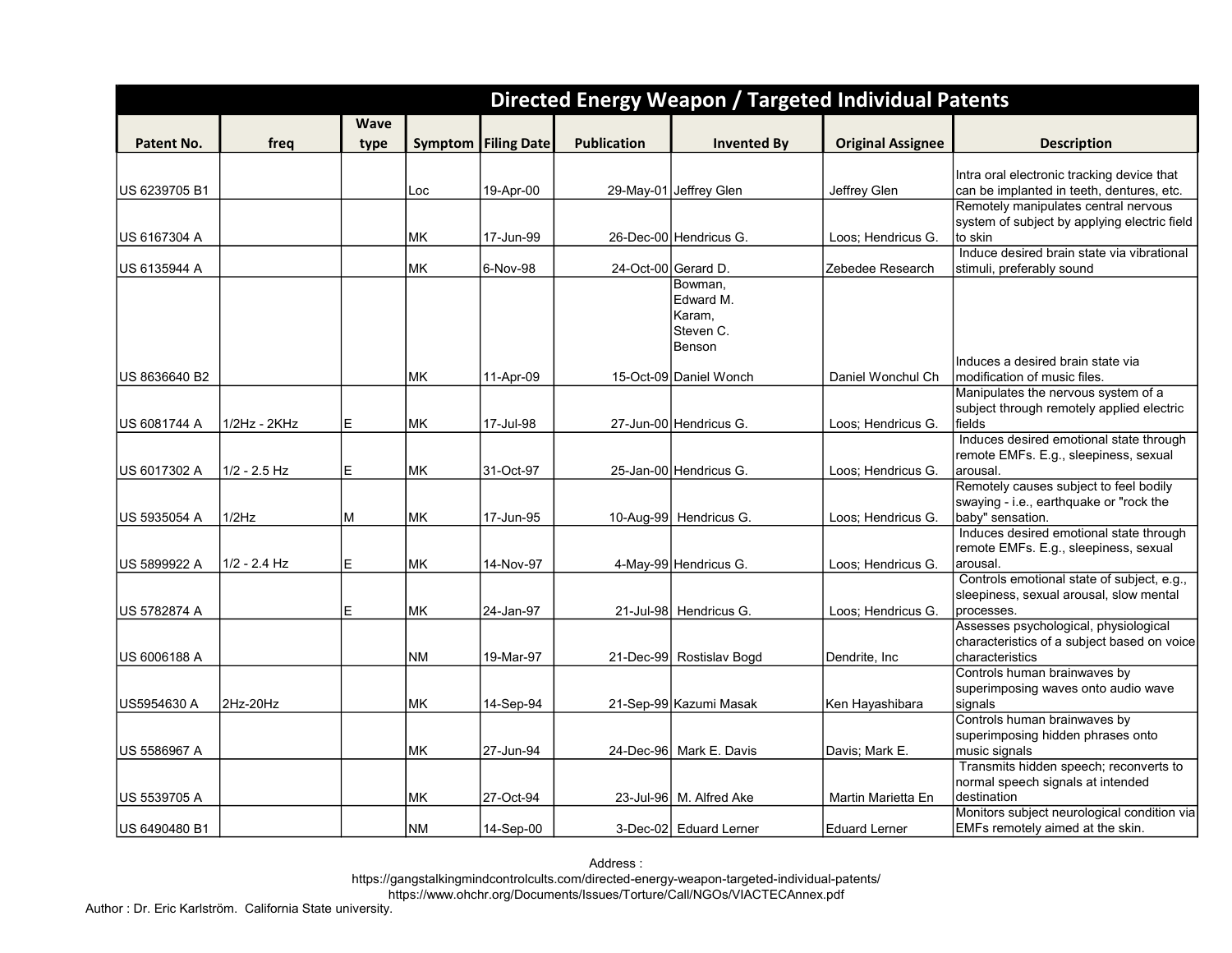|                   |           |             |           |                              |                    |                            | Directed Energy Weapon / Targeted Individual Patents |                                                                                       |
|-------------------|-----------|-------------|-----------|------------------------------|--------------------|----------------------------|------------------------------------------------------|---------------------------------------------------------------------------------------|
|                   |           | <b>Wave</b> |           |                              |                    |                            |                                                      |                                                                                       |
| Patent No.        | freq      | type        |           | <b>Symptom   Filing Date</b> | <b>Publication</b> | <b>Invented By</b>         | <b>Original Assignee</b>                             | <b>Description</b>                                                                    |
|                   |           |             |           |                              |                    |                            |                                                      | Reads subject brainwaves and sends                                                    |
|                   |           |             |           |                              |                    |                            |                                                      | stimuli to subject to alter their brainwaves                                          |
| US 5392788 A      |           |             | MK        | 3-Feb-93                     |                    | 28-Feb-95   William J. Hud | Hudspeth; William                                    | as desired                                                                            |
|                   |           |             |           |                              |                    |                            |                                                      | Controls subject brainwaves by shining a<br>modulated light signal into the subject's |
| US 5330414 A      |           |             | MК        | 11-Feb-92                    |                    | 19-Jul-94 Mitsuo Yasush    | Pioneer Electronic                                   | eyes.                                                                                 |
|                   |           |             |           |                              |                    |                            |                                                      |                                                                                       |
|                   |           |             |           |                              |                    |                            |                                                      | Alters subject brain state via application of                                         |
| US 5289438 A      |           |             | MK        | 13-Apr-92                    |                    | 22-Feb-94 James Gall       | James Gall                                           | a variety of wave frequencies and forms.                                              |
|                   |           |             |           |                              |                    |                            |                                                      | Controls subject brain state by adding                                                |
|                   |           |             |           |                              |                    |                            |                                                      | covert frequencies onto a musical                                                     |
| US 7674224 B2     |           |             | <b>MK</b> | 14-Oct-05                    |                    | 9-Mar-10 Adam Hewett       | <b>Vitrepixel Holdings</b>                           | composition.                                                                          |
| US 5213562 A      |           |             | MK        | 25-Apr-90                    |                    | 25-May-93 Robert A. Mo     | Interstate Industrie                                 | Controls brain state via modulated audio<br>signals aimed at target subject.          |
|                   |           |             |           |                              |                    |                            |                                                      | Method for superimposing hidden                                                       |
|                   |           |             |           |                              |                    |                            |                                                      | subliminal messaging into audio/music                                                 |
| US 5170381 A      |           |             | <b>MK</b> | 22-Nov-89                    |                    | 8-Dec-92 Eldon Taylor      | Eldon Taylor, Wood                                   | files.                                                                                |
|                   |           |             |           |                              |                    |                            |                                                      | Changes the brain state of subjects                                                   |
| US 5151080 A      |           |             | MK        | 28-Aug-90                    |                    | 29-Sep-92 Claus Bick       | Claus Bick                                           | through electroacoustic means.                                                        |
|                   |           |             |           |                              |                    |                            |                                                      | Controls the brain state of a person by                                               |
|                   |           |             |           |                              |                    |                            |                                                      | applying differing audio signals into each                                            |
| US 5135468 A      |           |             | MK        | 2-Aug-90                     |                    | 4-Aug-92 Juergen P. Me     | Meissner Juergen P                                   | ear.<br>Controls the brain state by application of a                                  |
| US 5123899 A      |           |             | MK        | 17-Jan-91                    |                    | 23-Jun-92 James Gall       | James Gall                                           | variety of wave frequencies and forms.                                                |
|                   |           |             |           |                              |                    |                            |                                                      | Remotely monitors heart rate and                                                      |
|                   |           |             |           |                              |                    |                            |                                                      | perspiration through the use of directed                                              |
| US 4958638 A      |           |             | <b>PM</b> | 30-Jun-88                    |                    | 25-Sep-90 Steven M. Sha    | Georgia Tech Rese                                    | EMF <sub>s</sub> .                                                                    |
|                   |           |             |           |                              |                    |                            |                                                      |                                                                                       |
|                   |           |             |           |                              |                    |                            |                                                      | Monitors vital signs of subject via remote                                            |
| lWO 201517487     | 60 GHz    |             | <b>PM</b> | 15-Apr-15                    |                    | 19-Nov-15 Milan Savić, V   | Novelic D.O.O.                                       | application of radar waves. Hand-held.<br>Measures tissue damage of subject via       |
|                   |           |             |           |                              |                    |                            |                                                      | remote application of electromagnetic                                                 |
| US 2010032441     | 1-100 GHz |             | PM        | 5-Apr-10                     |                    | 23-Dec-10 Darrel D. Drin   | Philometron, Inc.                                    | waves.                                                                                |
|                   |           |             |           |                              |                    |                            |                                                      | Remote monitoring of the physical                                                     |
| US 20130001422 A1 |           |             | PM        | 28-Jun-12                    |                    | 3-Jan-13 Gary Dean Lav     | The Procter & Gam                                    | condition of a living subject                                                         |
|                   |           |             |           |                              |                    |                            |                                                      | Remotely monitors of a subject's                                                      |
|                   |           |             |           |                              |                    |                            |                                                      | physiological health and status, esp., the                                            |
| US 7811234 B2     |           |             | PM        | 30-Aug-07                    |                    | 12-Oct-10 William R. Mc    | California Institute                                 | heart.<br>Generates and propagates artificial                                         |
|                   |           |             |           |                              |                    |                            |                                                      | sound and voice sounds that will be heard                                             |
| US 4924744 A      |           |             | Voice     | 9-Aug-88                     |                    | 15-May-90 Kimio Yamam      | Hudson Soft Co., Lt                                  | by a target.                                                                          |
|                   |           |             |           |                              |                    |                            |                                                      | Superimposes subliminal imaging onto a                                                |
| US 4616261 A      |           |             | MK        | 17-Oct-83                    |                    | 7-Oct-86 James R. Craw     | Stimutech, Inc.                                      | subject's existing television signal.                                                 |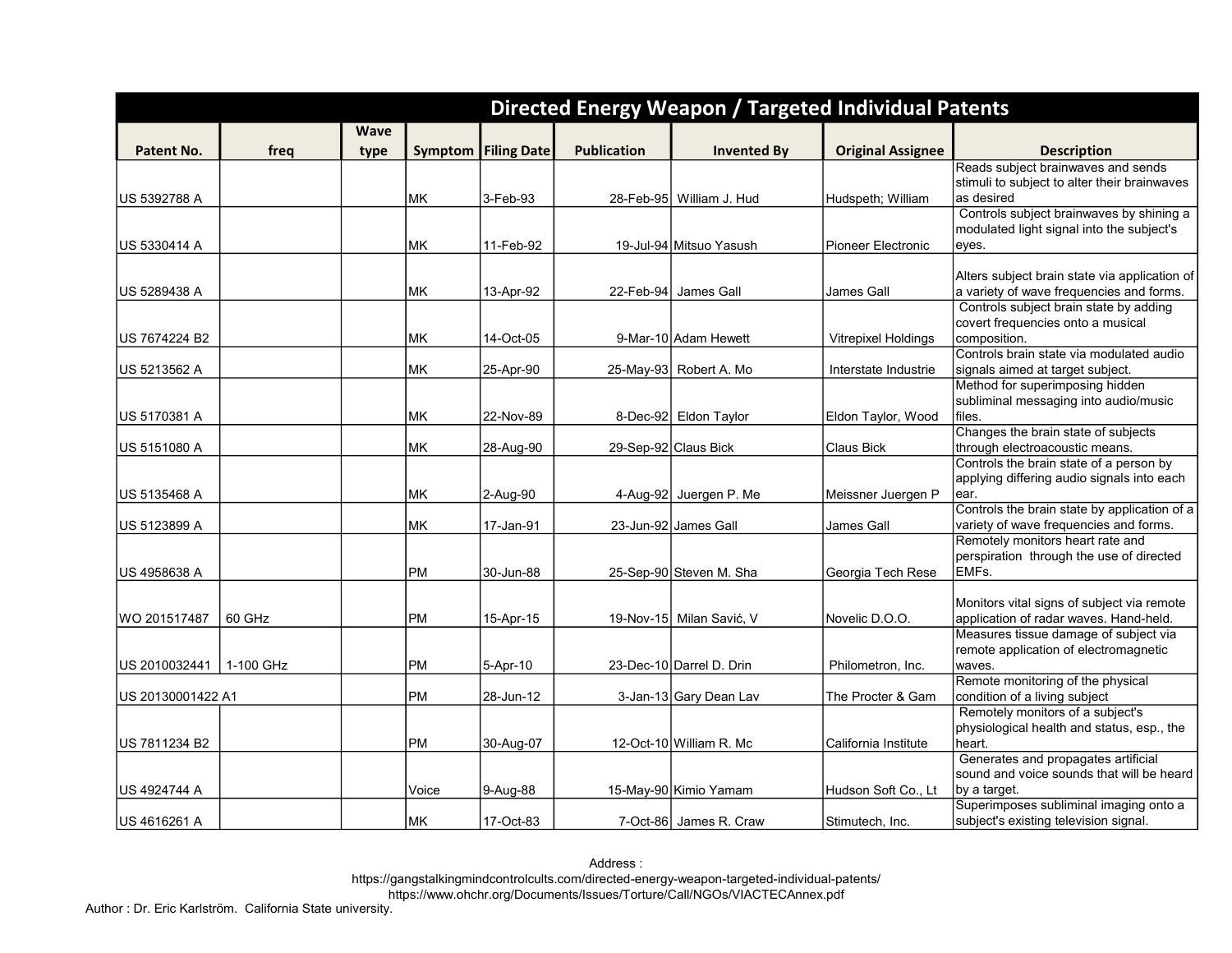|                    |         |             |                  |                              |                    |                              | Directed Energy Weapon / Targeted Individual Patents |                                                                               |
|--------------------|---------|-------------|------------------|------------------------------|--------------------|------------------------------|------------------------------------------------------|-------------------------------------------------------------------------------|
|                    |         | <b>Wave</b> |                  |                              |                    |                              |                                                      |                                                                               |
| Patent No.         | freq    | type        |                  | <b>Symptom   Filing Date</b> | <b>Publication</b> | <b>Invented By</b>           | <b>Original Assignee</b>                             | <b>Description</b>                                                            |
|                    |         |             |                  |                              |                    |                              |                                                      | Controls mental state of subjects by                                          |
|                    |         |             |                  |                              |                    |                              |                                                      | adding imperceptible subliminal                                               |
| US 4395600 A       |         |             | MK.              | 26-Nov-80                    |                    | 26-Jul-83 Rene R. Lundy      | Lundy Rene R, Tyle                                   | messaging to audio signals.                                                   |
|                    |         |             |                  |                              |                    |                              |                                                      | Apparatus for remote neural control of                                        |
| US 9433789 B2      |         |             | <b>MK</b>        | 14-Mar-14                    |                    | 6-Sep-16 Laura Tyler Pe      | Micron Devices Llc                                   | subjects via an implanted RF circuit                                          |
|                    |         |             |                  |                              |                    |                              |                                                      | Remotely reads brain waves, sends back                                        |
| US 8892208 B2      |         |             | MK               | 13-Jun-13                    |                    | 18-Nov-14 Michael P. Fly     | Univeristy of Michi                                  | response to achieve desired brain state.                                      |
|                    |         |             |                  |                              |                    |                              |                                                      | Reads subject brain state by sending                                          |
|                    |         |             |                  |                              |                    |                              |                                                      | stimuli and then reading/receiving                                            |
| IUS 5788648 A      | 1-30 Hz |             | MK.              | l4-Mar-97                    |                    | 4-Aug-98 Eric Tab Nade       | Quantum Interfere                                    | response                                                                      |
|                    |         |             |                  |                              |                    |                              |                                                      | Reads brain waves to monitor                                                  |
|                    |         |             | <b>NM</b>        |                              |                    |                              |                                                      | participation in organizations, specific<br>activities, etc                   |
| US 7689272 B2      |         |             |                  | 7-Jun-02                     |                    | 30-Mar-10 Lawrence Far       | Lawrence Farwell                                     | Controls human behavior via targeting                                         |
|                    |         |             |                  |                              |                    |                              |                                                      | human brain with ELF (extremely low                                           |
| US 2016037522      | 5-40 Hz |             | MK               | 1-Mar-16                     |                    | 29-Dec-16 Joel Steven G      | Joel Steven Goldbe                                   | frequency) EMFs                                                               |
|                    |         |             |                  |                              |                    |                              |                                                      | Device that is able to direct high-power                                      |
|                    |         |             |                  |                              |                    |                              |                                                      | magnetic waves at a target for weapon                                         |
| US 7609001 B2      |         |             | Disable          | 6-Dec-06                     |                    | 27-Oct-09 James G. Sma       | Raytheon Compan                                      | burposes.                                                                     |
|                    |         |             |                  |                              |                    |                              |                                                      | Allows extremely precise aim of particle                                      |
| US 4700068 A       |         |             | Disable          | 31-Jan-86                    |                    | 13-Oct-87 Frederick J. M     |                                                      | beams over distances of up to several<br>thousand miles                       |
|                    |         |             |                  |                              |                    |                              | Hughes Aircraft Co                                   | Imaging device that improves the aim of                                       |
| US 7405834 B1      | 1 kHz   |             | Aim              | 15-Feb-06                    |                    | 29-Jul-08 Joseph C. Mar      | Lockheed Martin C                                    | directed energy weapons                                                       |
|                    |         |             |                  |                              |                    |                              |                                                      | Technique for wireless transmission of                                        |
|                    |         |             |                  |                              |                    |                              |                                                      | magnetic waves for use w/ energy                                              |
| US 20120274147  A1 |         | M           | MK               | 19-Oct-11                    |                    | 1-Nov-12 Frederick P. S      | Alliant Techsystem                                   | weapons                                                                       |
|                    |         |             |                  |                              |                    |                              |                                                      |                                                                               |
|                    |         |             |                  |                              |                    |                              |                                                      | Combination RF directed energy weapon                                         |
| US 8049173 B1      |         | E           | Multi            | 17-May-07                    |                    | 1-Nov-11 Kenneth W. B        | Raytheon Company                                     | and imaging (visual monitoring) tool<br>Reads subject brain waves by applying |
|                    |         |             |                  |                              |                    |                              |                                                      | light stimulation to brain and reading                                        |
| US 2860627 A       |         |             | <b>MK</b>        | 26-Mar-53                    |                    | 18-Nov-58 Charles M Harden   | Charles M Harden                                     | response.                                                                     |
|                    |         |             |                  |                              |                    |                              |                                                      | Causes subject to hear audible sounds                                         |
|                    |         |             |                  |                              |                    |                              |                                                      | by transmitting electrical (inaudible) waves                                  |
| US 2995633 A       |         |             | V <sub>2</sub> K | 25-Sep-58                    |                    | 8-Aug-61 Lawrence Joseph L   | Lawrence Joseph L                                    | at face                                                                       |
|                    |         |             |                  |                              |                    |                              |                                                      | A system for producing aural                                                  |
|                    |         |             |                  |                              |                    |                              |                                                      | psychological disturbances and partial                                        |
| IUS 3566347 A      |         |             | MК               | 27-Apr-67                    |                    | 23-Feb-71 Andrew E Flan      | Gen Dynamics Corp                                    | deafness in the enemy.<br>A system for monitoring emotions by                 |
|                    |         |             |                  |                              |                    |                              |                                                      | listening to a conversation between at                                        |
| US 20020002464 A1  |         |             | INM              | 31-Aug-99                    |                    | 3-Jan-02 Valery A. Petrushin | Valery A. Petrushin                                  | least two persons.                                                            |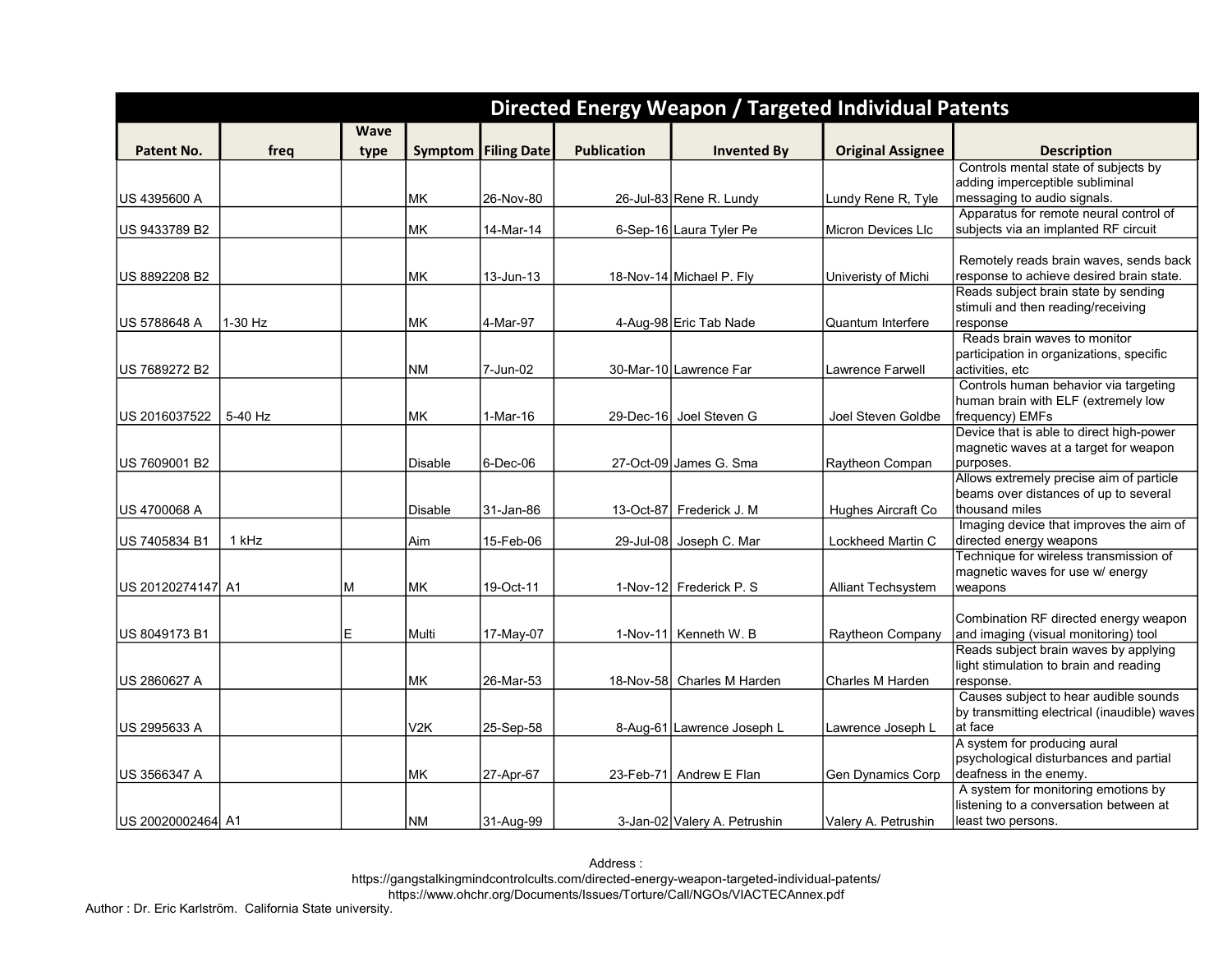|                                      |                    |             |                     |                            |                    |                               | Directed Energy Weapon / Targeted Individual Patents |                                                      |
|--------------------------------------|--------------------|-------------|---------------------|----------------------------|--------------------|-------------------------------|------------------------------------------------------|------------------------------------------------------|
|                                      |                    | <b>Wave</b> |                     |                            |                    |                               |                                                      |                                                      |
| Patent No.                           | freg               | type        |                     | <b>Symptom Filing Date</b> | <b>Publication</b> | <b>Invented By</b>            | <b>Original Assignee</b>                             | <b>Description</b>                                   |
|                                      |                    |             |                     |                            |                    |                               |                                                      | A system for detecting emotion in voice              |
|                                      |                    |             |                     |                            |                    |                               |                                                      | signals by monitoring phone                          |
| US 8965770 B2                        |                    |             | <b>NM</b>           | 29-Mar-11                  |                    | 24-Feb-15 Valery A. Petrushin | Accenture Global S                                   | conversations.                                       |
|                                      |                    |             |                     |                            |                    |                               |                                                      | Psychologically/physically incapacitates             |
|                                      |                    |             |                     |                            |                    |                               |                                                      | subject via the remote application of                |
| US 7282727 B2                        |                    |             | <b>MK</b>           | 23-Oct-13                  |                    | 13-May-14 Todd Eisenbe        | Genesis Illuminatio                                  | pulsed light.                                        |
|                                      |                    |             |                     |                            |                    |                               |                                                      | Monitoring system comprised of                       |
|                                      |                    |             |                     |                            |                    |                               |                                                      | microprocessors installed in vehicles,               |
|                                      |                    |             |                     |                            |                    |                               |                                                      | personal property and homes to                       |
|                                      |                    |             |                     |                            |                    |                               |                                                      | continually monitor and determine                    |
| US 6559769 B2                        |                    |             | <b>NM</b>           | 7-Dec-01                   |                    |                               |                                                      | undesirable behavior in targeted<br>individuals. Rem |
|                                      |                    |             |                     |                            |                    | 6-May-03 Eric Anthony         | Eric Anthony, Josep                                  | Monitos and determines undesirable                   |
|                                      |                    |             |                     |                            |                    |                               |                                                      | behavior in humans via wireless                      |
|                                      |                    |             |                     |                            |                    |                               |                                                      | microprocessors in vehicles, personal                |
| US 6873261 B2                        |                    |             | <b>NM</b>           | 17-Jan-03                  |                    | 29-Mar-05 Eric Anthony,       | Eric Anthony, Josep                                  | property and homes                                   |
|                                      |                    |             |                     |                            |                    |                               |                                                      | Remotely monitors & uploads presence /               |
|                                      |                    |             |                     |                            |                    |                               |                                                      | movement of human occupants in                       |
| US 20080282817 A1                    |                    |             | Locate              | 26-Oct-07                  |                    | 20-Nov-08 David S. Breed      | Intelligent Tech Int                                 | vehicles                                             |
|                                      |                    |             |                     |                            |                    |                               |                                                      | Monitors occupant position in vehicles via           |
| US 5653462 A                         | <b>144 MHz</b>     | E           | Locate              | 21-Jul-95                  |                    | 5-Aug-97 David S. Breed       | Automotive Techn                                     | ultrasonic/microwave sensor                          |
|                                      |                    |             |                     |                            |                    |                               |                                                      | Power system. Maintains directed energy              |
|                                      |                    |             |                     |                            |                    |                               |                                                      | weapons in ready state (avoiding power               |
| US 8362884 B2                        |                    |             | Battery             | 16-Feb-11                  |                    | 29-Jan-13 Robert T. Dug       | Rolls-Royce North                                    | down)                                                |
|                                      |                    |             |                     |                            |                    |                               |                                                      | Target-tracking system for use with hand-            |
| US 20120104282 A1                    |                    |             | Aim                 | 29-May-09                  |                    | 3-May-12 James R. Galli       | Gallivan James R                                     | held directed energy weapons.                        |
|                                      |                    |             |                     |                            |                    |                               |                                                      | Method of monitoring community mood                  |
|                                      |                    |             |                     |                            |                    |                               |                                                      | by remotely analyzing voice, text, and               |
| US 20090193344 A1                    |                    |             | <b>NM</b>           | 24-Jan-08                  |                    | 30-Jul-09 Scott Smyers        | Sony Corporation                                     | biometrics                                           |
|                                      |                    |             |                     |                            |                    |                               |                                                      | AX-ray inspection trailer that can sense             |
|                                      |                    |             |                     |                            |                    |                               |                                                      | the presence of humans within a                      |
| US 20090257555 A1                    |                    |             | Locate              | 10-Feb-09                  |                    | 15-Oct-09 Alex Chalmers       | American Science                                     | structure.                                           |
|                                      |                    |             |                     |                            |                    |                               |                                                      | AX-ray inspection device that can sense              |
|                                      |                    |             |                     |                            |                    |                               |                                                      | the presence of humans within a                      |
| US 8194822 B2<br><b>US 5551879 A</b> | 1Hz-500Hz          |             | Locate<br><b>MK</b> | 28-Sep-10                  |                    | 5-Jun-12 Peter Rothsch        | <b>American Science</b>                              | structure.                                           |
| US5954630 A                          | 2Hz-20Hz           |             | $\overline{V2K}$    | 16-Jun-05                  |                    |                               |                                                      | Dream alteration                                     |
| US 5330414 A                         | 4Hz-30Hz           |             | <b>MK</b>           | 13-Jun-05                  |                    |                               |                                                      |                                                      |
| US 3951134 A                         | 10MHz - 210MHz     | E           | <b>MK</b>           | 27-May-05                  |                    |                               |                                                      |                                                      |
|                                      |                    |             |                     |                            |                    |                               |                                                      | Affects tissues to depth of 0.5mm: blood             |
| EP 2113063 A1                        | 95GHz              |             |                     | $1$ -Jul-05                |                    |                               |                                                      | vessels, nerves, glands                              |
|                                      | $3.5$ Hz - $3$ kHz |             | V2K                 |                            |                    |                               |                                                      |                                                      |